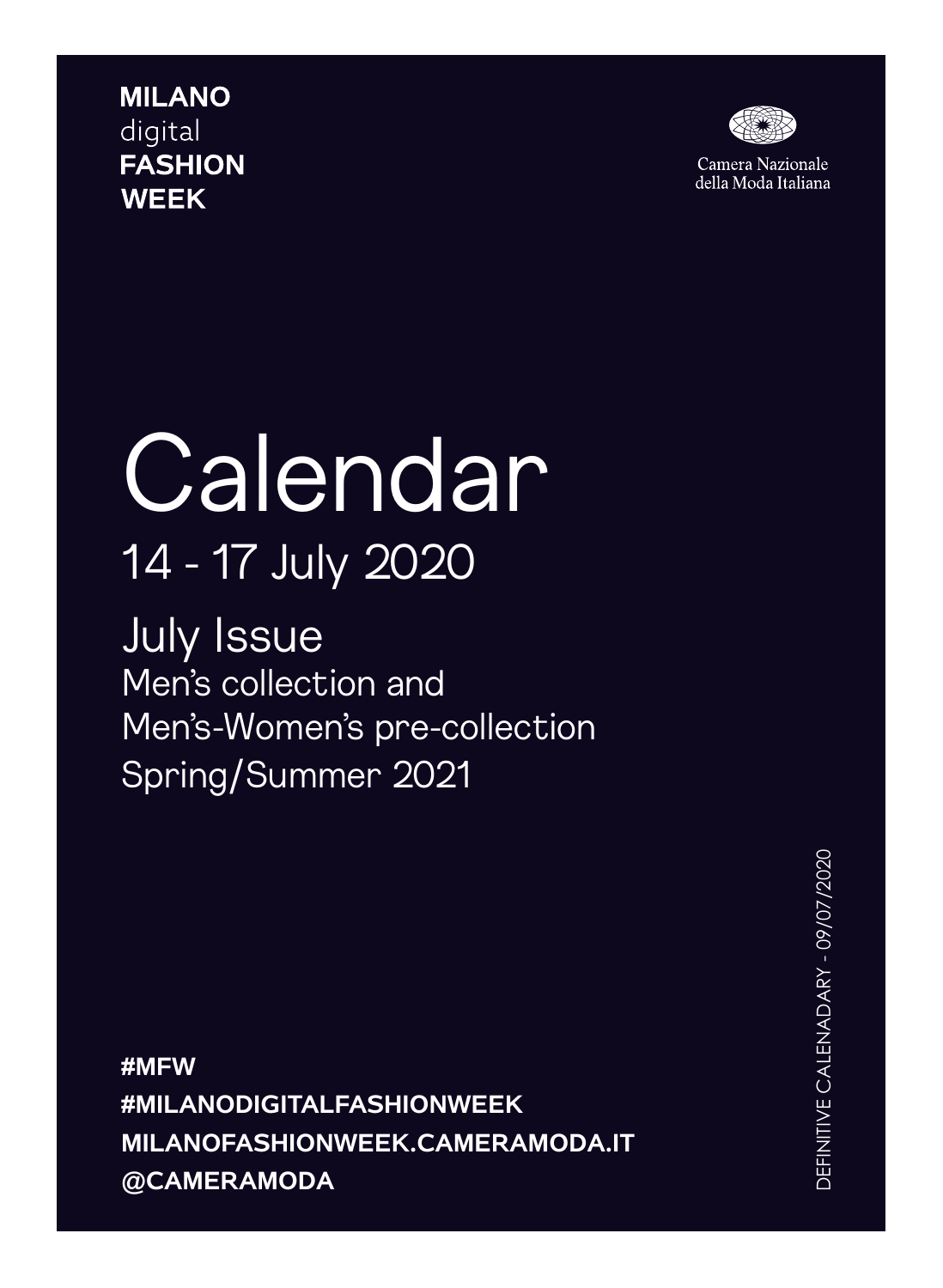## **MILANO** digital **FASHION WEEK**



Camera Nazionale<br>della Moda Italiana

July Issue - Men's collection and Men's-Women's pre-collection Spring/Summer 2021

|                  | Tuesday 14 July                          | Wednesday 15 July |                             |
|------------------|------------------------------------------|-------------------|-----------------------------|
|                  |                                          |                   |                             |
| 10:00            | <b>CNMI PRESS CONFERENCE</b>             | 10:00             | <b>ETRO</b>                 |
| 12:00            | <b>MSGM</b>                              | 11:00             | <b>LES HOMMES</b>           |
| 12:30            | <b>MAGLIANO</b>                          | 11:30             | <b>SANTONI</b>              |
| 13:00            | <b>PLANC</b>                             | 12:00             | MTLstudio MATTEOLAMANDINI   |
| 13:30            | <b>VALEXTRA</b>                          | 13:00             | <b>FABIO QUARANTA</b>       |
| 14:00            | <b>PRADA</b>                             | 13:30             | APN73                       |
| 15:00            | <b>ALBERTA FERRETTI</b>                  | 14:00             | M1992                       |
| 16:00            | <b>VIVETTA</b>                           | 14:30             | <b>UNITED STANDARD</b>      |
| 16:30            | <b>EDITHMARCEL</b>                       | 15:00             | <b>SUNNEI</b>               |
| 17:00            | <b>MOSCHINO</b>                          | 16:00             | SERDAR                      |
| 17:30            | PHILIPP PLEIN                            | 17:30             | <b>DOLCE&amp;GABBANA</b>    |
| Thursday 16 July |                                          | Friday 17 July    |                             |
| 10:00            | SIMONA MARZIALI - MRZ                    | 10:00             | <b>ELEVENTY</b>             |
| 10:30            | SAN ANDRÈS MILANO                        | 11:00             | CHILDREN OF THE DISCORDANCE |
| 11:00            | ERMANNO SCERVINO                         |                   | <b>JIEDA</b>                |
|                  |                                          | 11:30             |                             |
| 12:00            | PHILOSOPHY DI<br><b>LORENZO SERAFINI</b> | 12:00             | <b>FEDERICO CINA</b>        |
| 12:30            | <b>KITON</b>                             | 12:30             | <b>GALL</b>                 |
| 13:00            | SALVATORE FERRAGAMO                      | 13:00             | <b>ANDREA POMPILIO</b>      |
|                  |                                          | 14:00             | <b>GUCCI</b>                |
| 14:00            | TOD'S                                    | 15:00             | <b>ERMENEGILDO ZEGNA</b>    |
| 15:00            | DSQUARED2                                | 16:00             | <b>MISSONI</b>              |

- 16:30 NUMERO 00
- 17:00 DAVID CATALAN

 $\overline{\mathcal{A}}$ 

16:00 MISSONI